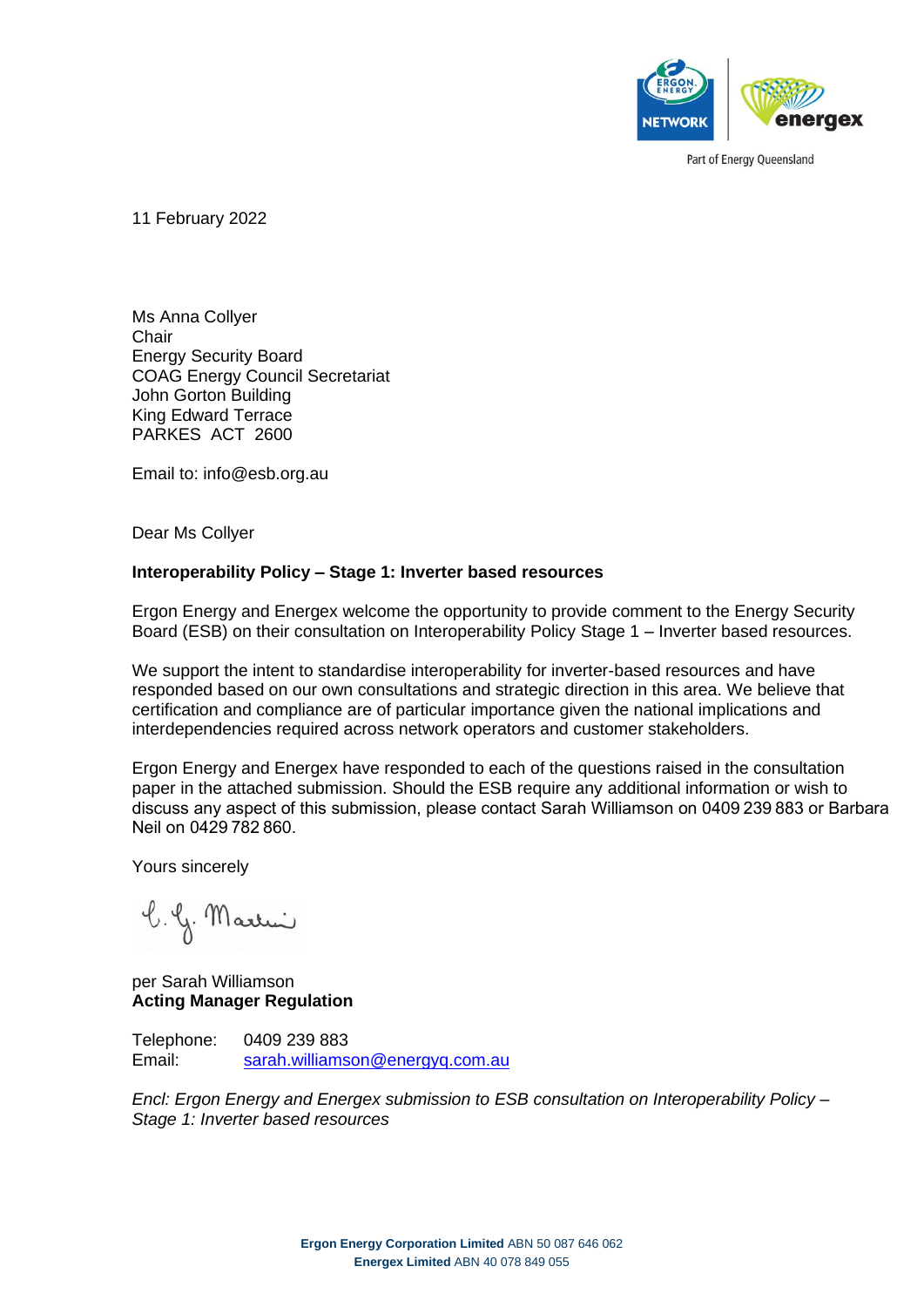

# **Interoperability Policy Stage 1: Inverter based resources**

# Joint response to the ESB 11 February 2022



Part of Energy Queensland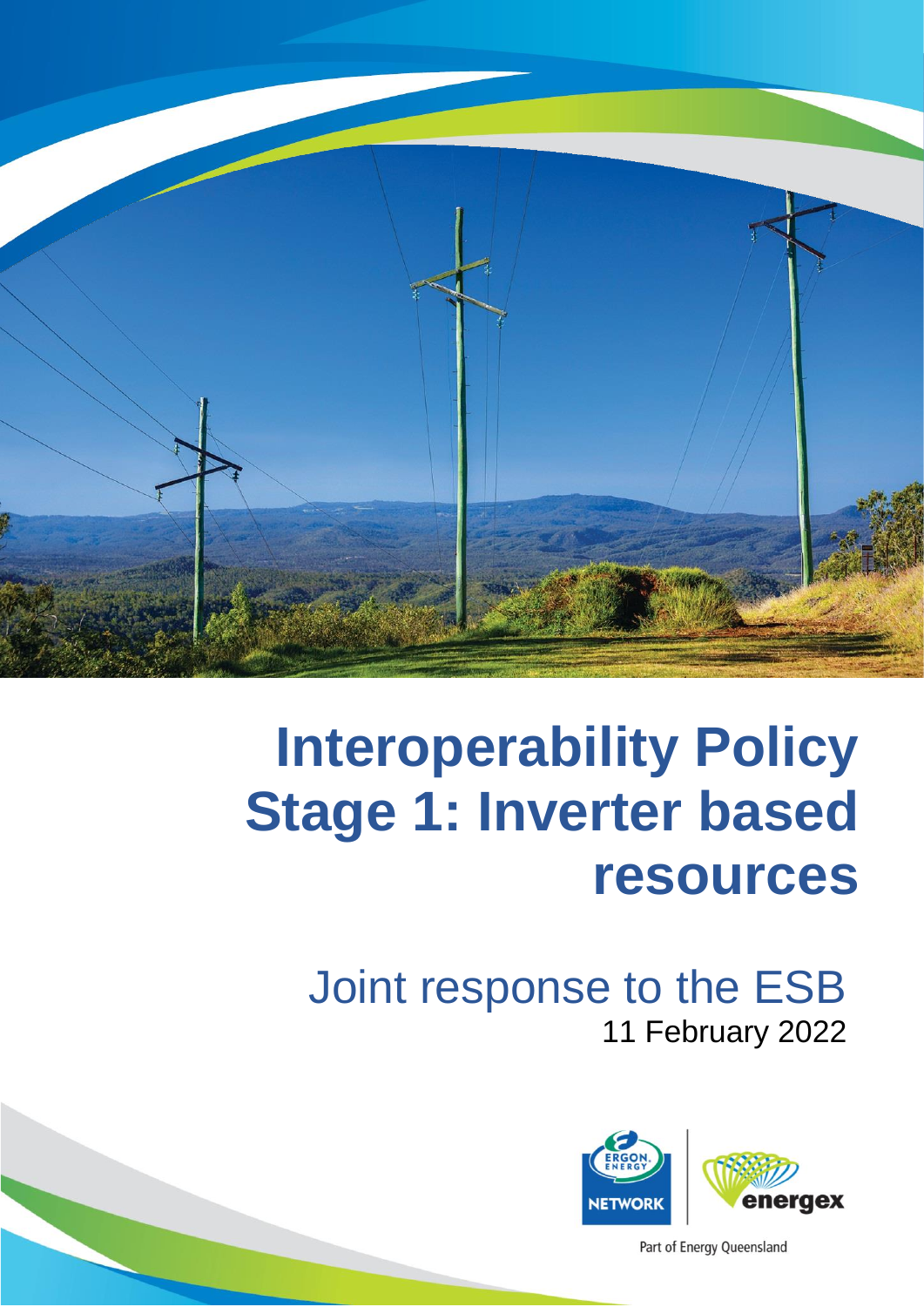

### **Interoperability Policy – Stage 1: Inverter based resources**

#### **ABOUT ERGON ENERGY**

Ergon Energy Corporation Limited (Ergon Energy) is part of Energy Queensland and manages an electricity distribution network which supplies electricity to more than 740,000 customers. Our vast operating area covers over one million square kilometres – around 97% of the state of Queensland – from the expanding coastal and rural population centres to the remote communities of outback Queensland and the Torres Strait.

Our electricity network consists of approximately 160,000 kilometres of powerlines and one million power poles, along with associated infrastructure such as major substations and power transformers.

We also own and operate 33 stand-alone power stations that provide supply to isolated communities across Queensland which are not connected to the main electricity grid.

#### **ABOUT ENERGEX**

Energex Limited (Energex) is part of Energy Queensland and manages an electricity distribution network delivering world-class energy products and services to one of Australia's fastest growing communities – the South-East Queensland region.

We have been supplying electricity to Queenslanders for more than 100 years and today provide distribution services to almost 1.4 million domestic and business connections, delivering electricity to a population base of around 3.4 million people via 52,000km of overhead and underground network.

#### **Contact details**

Energy Queensland Limited Sarah Williamson Phone: 0409 239 883 Email: [sarah.williamson@energyq.com.au](mailto:sarah.williamson@energyq.com.au)

PO Box 1090, Townsville QLD 4810 Level 6, 420 Flinders Street, Townsville QLD 4810 www.energyq.com.au

Energy Queensland Limited ABN 96 612 535 583

© Energy Queensland Limited 2022

This work is copyright. Material contained in this document may be reproduced for personal, in-house or non-commercial use, without formal permission or charge, provided there is due acknowledgement of Energy Queensland Limited as the source. Requests and enquiries concerning reproduction and rights for a purpose other than personal, in-house or non-commercial use, should be addressed to the General Counsel, Energy Queensland, PO Box 1090, Townsville QLD 4810.

**Page i of 2**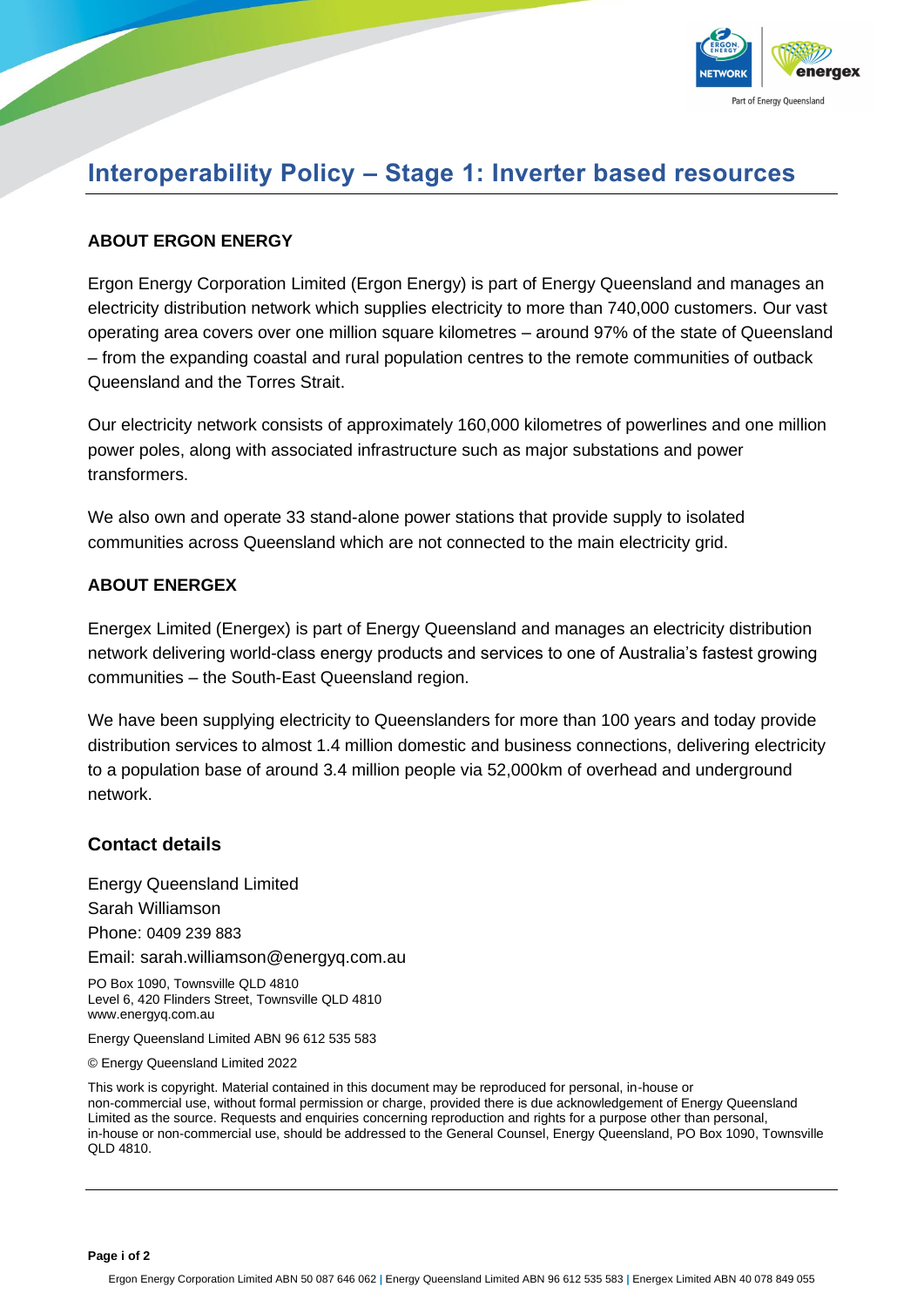

### **Interoperability Policy – Stage 1: Inverter based resources**

### **CONTENTS**

| INTRODUCTION |  |
|--------------|--|
|              |  |

**Page ii of 2**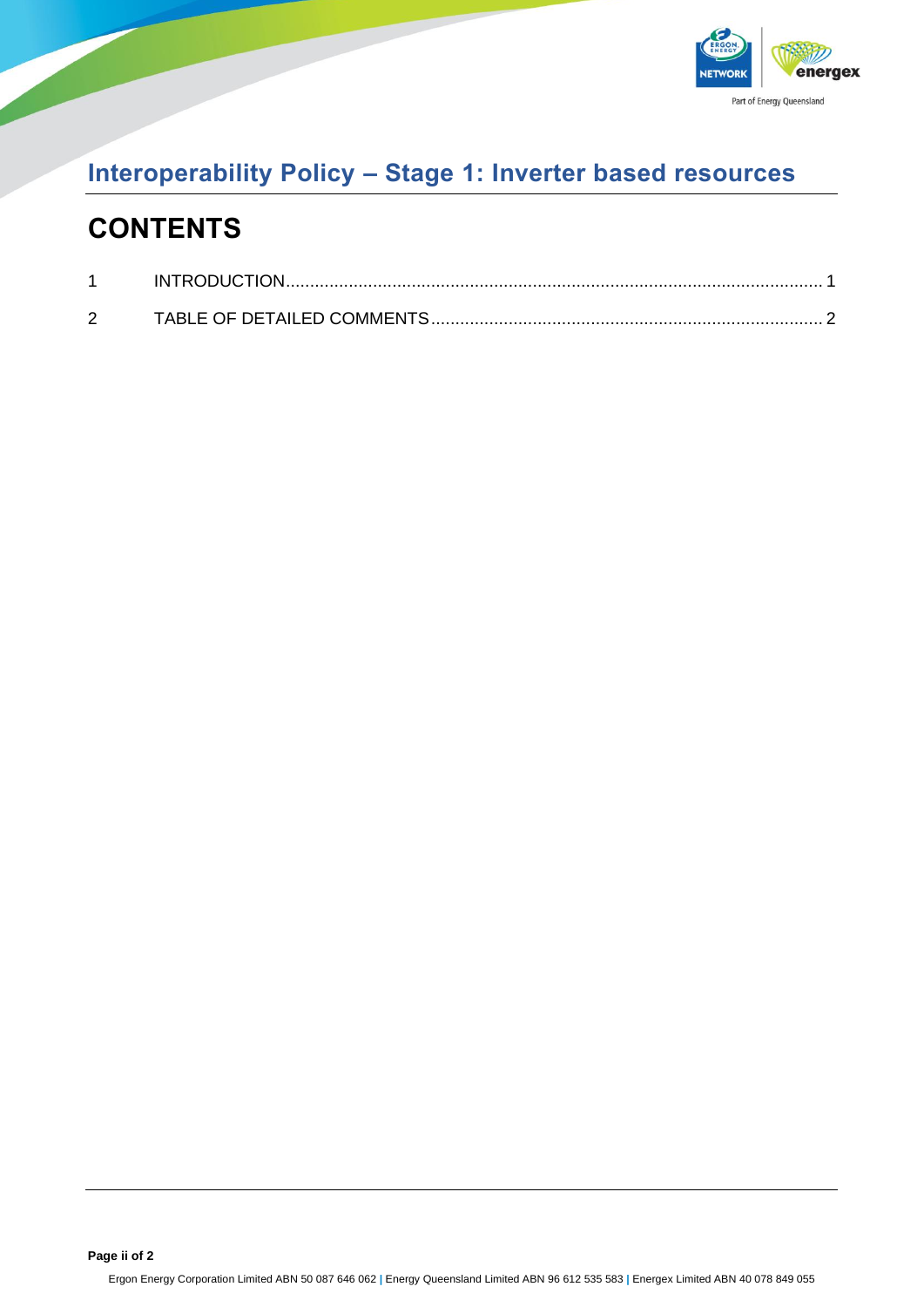

### **Interoperability Policy – Stage 1: Inverter based resources**

#### <span id="page-4-0"></span>**1 INTRODUCTION**

Ergon Energy and Energex welcome the opportunity to provide comment to the Energy Security Board (ESB) on their consultation on Interoperability Policy Stage 1 – Inverter based resources.

Ergon Energy and Energex support the intent to standardise interoperability for inverter-based resources and have responded based on our own consultations and strategic direction in this area. We believe that certification and compliance are of particular importance given the national implications and interdependencies required across network operators and customer stakeholders.

For additional information, please refer to our publicly accessible information on this topic via the following resources:

- [Consultation](https://www.talkingenergy.com.au/dynamicder) 1
- [Consultation 2](https://www.talkingenergy.com.au/dynamicconnections)
- Dynamic Standard for Small IES Connections [Ergon](https://www.ergon.com.au/__data/assets/pdf_file/0004/962779/STNW3510-Dynamic-Standard-for-Small-IES-Connections.pdf)
- Dynamic Standard for Small IES Connections [Energex](https://www.energex.com.au/__data/assets/pdf_file/0004/962779/STNW3510-Dynamic-Standard-for-Small-IES-Connections.pdf)

Ergon Energy and Energex have responded to each of the questions raised in the consultation paper in Section 2. Should the ESB require any additional information or wish to discuss any aspect of this submission, please contact Sarah Williamson on 0409 239 883 or Barbara Neil on 0429 782 860.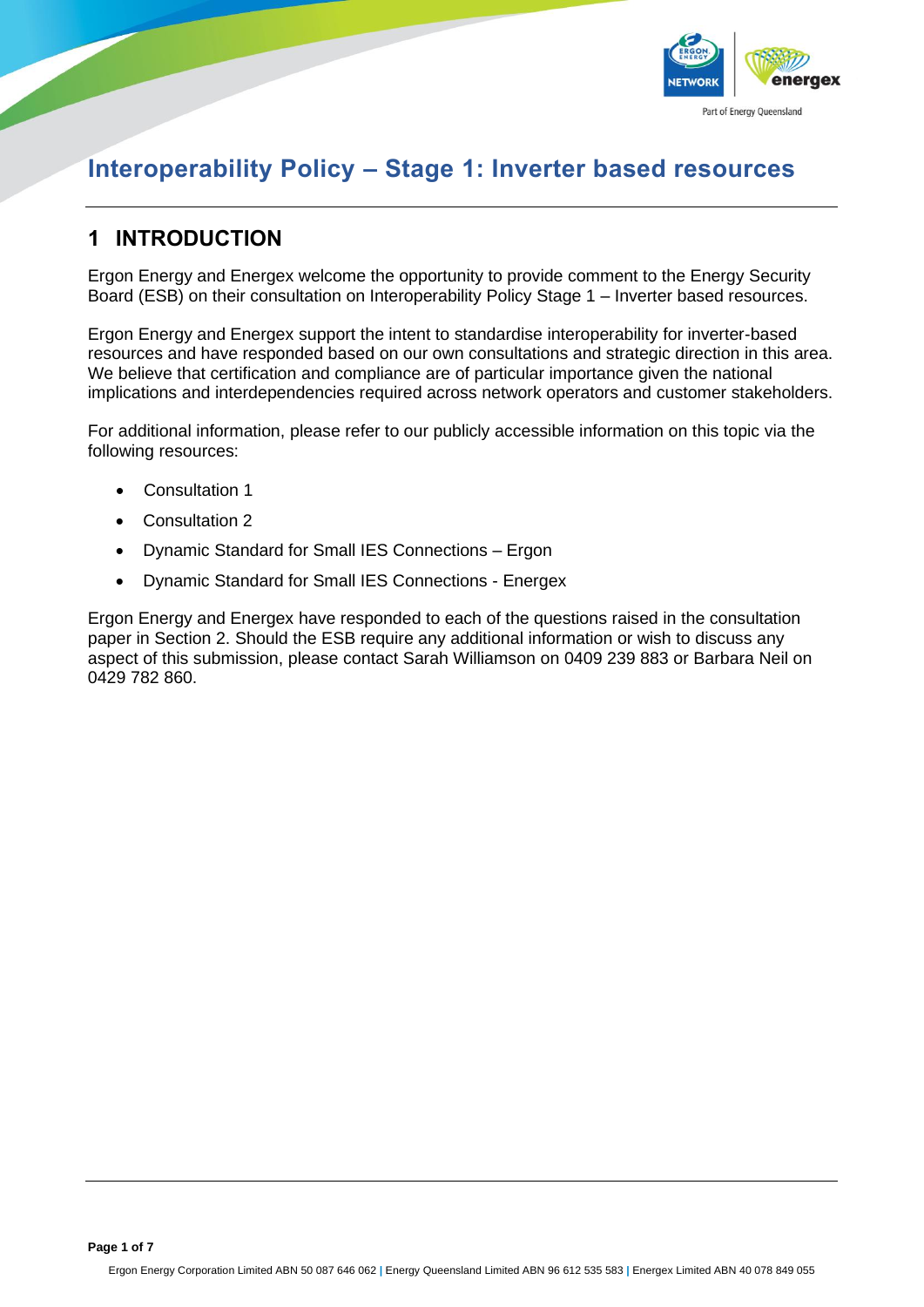

### **Interoperability Policy – Stage 1: Inverter based resources**

#### <span id="page-5-0"></span>**2 TABLE OF DETAILED COMMENTS**

| <b>Consultation Paper</b><br><b>Feedback Question</b>                                                                                   | <b>Ergon Energy and Energex response</b>                                                                                                                                                                                                                                                                                                                                                                                                                                                                                                                                                        |  |
|-----------------------------------------------------------------------------------------------------------------------------------------|-------------------------------------------------------------------------------------------------------------------------------------------------------------------------------------------------------------------------------------------------------------------------------------------------------------------------------------------------------------------------------------------------------------------------------------------------------------------------------------------------------------------------------------------------------------------------------------------------|--|
| <b>Assessment Framework</b>                                                                                                             |                                                                                                                                                                                                                                                                                                                                                                                                                                                                                                                                                                                                 |  |
| 1. What are<br>stakeholder views<br>on the framing of the<br>feature sets as                                                            | Ergon Energy and Energex agree the approximate alignment of the concept of<br>'feature sets' to the work already undertaken in the leading DER<br>interoperability standard (IEEE 2030.5) is appropriate and generally well<br>accepted.                                                                                                                                                                                                                                                                                                                                                        |  |
| described in Chapter<br>3 (and in the<br>accompanying FTI<br>paper)?                                                                    | However, based on the definition provided in the Consultation Paper, we<br>suggest 'Mechanisms for control' may be more appropriately named<br>'Communication Protocol'. While CSIP-AUS (IEEE 2030.5) is based on<br>Hypertext Transfer Protocol (HTTP) protocol, we believe more efficient<br>underlying protocols such as Message Queuing Telemetry Transport (MQTT)<br>should be allowed for to 'carry' the same core interoperability feature sets in<br>the future. Each protocol should support common features such as time sync,<br>logging and alarms in their own way as appropriate. |  |
|                                                                                                                                         | It should be noted that Ergon Energy and Energex distinguish between the<br>terms 'Data' and 'Telemetry', where 'Data' tends to represent static attributes<br>(such as those referred to in the 'Registration' function set) and 'Telemetry'<br>refers to measurement points that frequently change state. The CSIP-AUS<br>guide refers to this as 'Monitoring Data'. As such, 'Telemetry' or 'Monitoring<br>Data' may be considered more appropriate names for this feature set.                                                                                                              |  |
| 2. What are the<br>stakeholder views on<br>the selected<br>groupings of<br>functionality for the<br>feature sets? Are<br>these the most | Ergon Energy and Energex suggest references to 'control' of devices should<br>only be made in the 'Grid support DER functions' feature set. Furthermore, the<br>terminology should clearly indicate the different functional requirements<br>between communicating the safe grid operational conditions (Dynamic<br>Operating Envelopes (DOE)) and sending direct control instructions for how<br>the device should behave to meet any additional contractual requirements<br>between the customer and DNSP or aggregator.                                                                      |  |
| appropriate grouping<br>of feature sets, or<br>are there others that<br>should be<br>considered?                                        | It is not our intention or the intent of CSIP-AUS to use published DOE to<br>control the operation of customer DER but instead communicate the safe<br>operating conditions under which a customer's site must comply at their<br>connection point. It is expected that aggregators or Home Energy Management<br>Systems (HEMS) may further control DER within these bounds to meet the<br>desires of the customer.                                                                                                                                                                             |  |
|                                                                                                                                         | Given the interdependencies of the features sets on one another, we suggest<br>the order of the groupings could be more appropriately sorted, similar to the<br>layers of the Open Systems Interconnection (OSI) model:                                                                                                                                                                                                                                                                                                                                                                         |  |
|                                                                                                                                         | Data (or Telemetry)<br>$\bullet$<br><b>Grid Support DER Functions</b><br>Registration<br>Mechanisms for control (or Communication Protocol)<br>Cybersecurity                                                                                                                                                                                                                                                                                                                                                                                                                                    |  |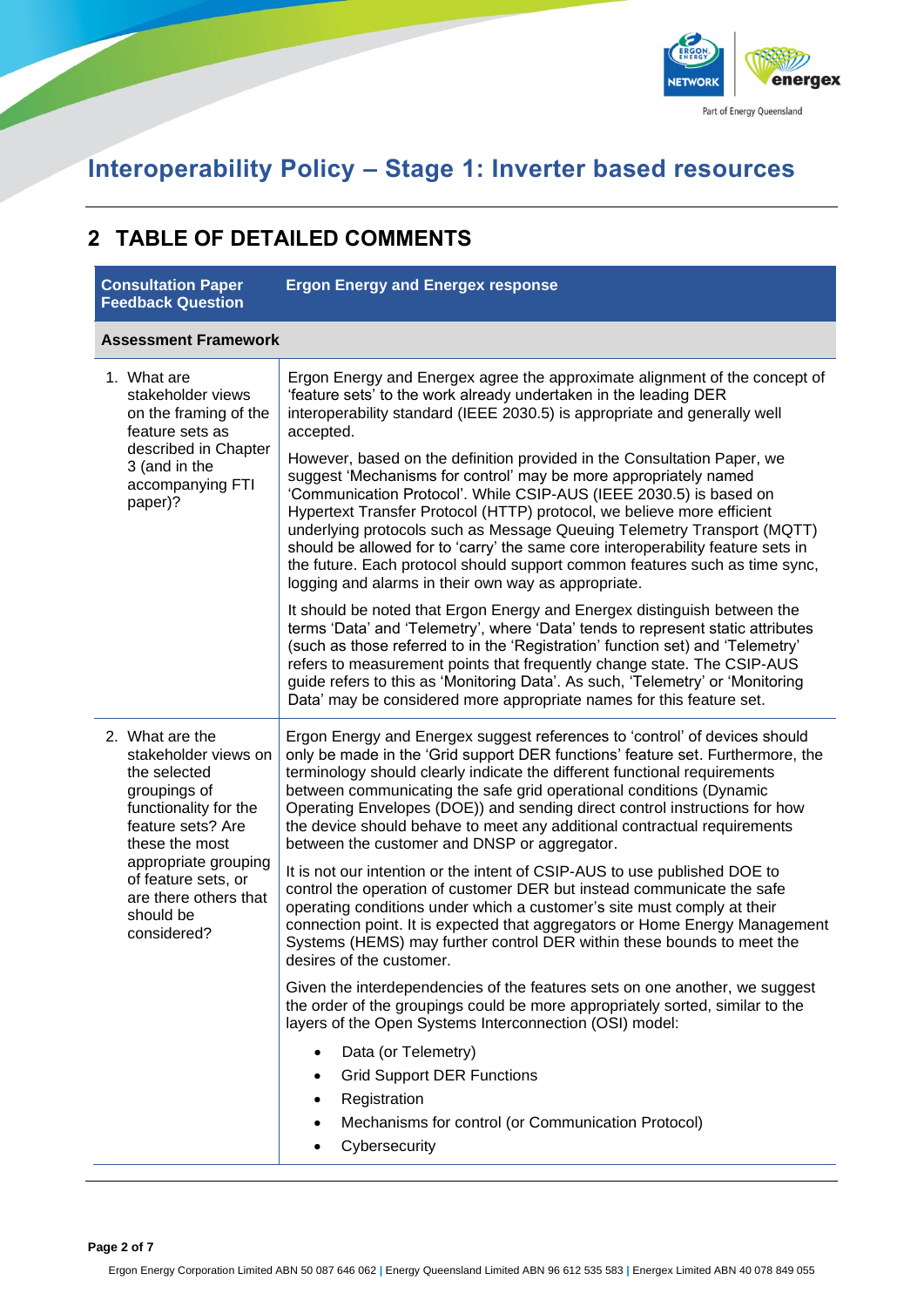

# **Interoperability Policy – Stage 1: Inverter based resources**

| <b>Consultation Paper</b><br><b>Feedback Question</b>                                                                                                                                                                                                                                                                                                                                                                                                                                                                                                                             | <b>Ergon Energy and Energex response</b>                                                                                                                                                                                                                                                                                                                                                                                                                                                                                                                                                                                                                                                                                                                                                                                                                                                                                                             |
|-----------------------------------------------------------------------------------------------------------------------------------------------------------------------------------------------------------------------------------------------------------------------------------------------------------------------------------------------------------------------------------------------------------------------------------------------------------------------------------------------------------------------------------------------------------------------------------|------------------------------------------------------------------------------------------------------------------------------------------------------------------------------------------------------------------------------------------------------------------------------------------------------------------------------------------------------------------------------------------------------------------------------------------------------------------------------------------------------------------------------------------------------------------------------------------------------------------------------------------------------------------------------------------------------------------------------------------------------------------------------------------------------------------------------------------------------------------------------------------------------------------------------------------------------|
| 3. What are<br>stakeholder views on<br>each of the<br>proposed criterion as<br>described in Chapter<br>3 (and in the<br>accompanying FTI<br>paper)?                                                                                                                                                                                                                                                                                                                                                                                                                               | We agree the seven assessment criterion appear appropriate.                                                                                                                                                                                                                                                                                                                                                                                                                                                                                                                                                                                                                                                                                                                                                                                                                                                                                          |
| 4. Are there<br>considerations that<br>have not been<br>captured in the<br>assessment<br>framework?                                                                                                                                                                                                                                                                                                                                                                                                                                                                               | Ergon Energy and Energex offer no further considerations for the assessment<br>framework.                                                                                                                                                                                                                                                                                                                                                                                                                                                                                                                                                                                                                                                                                                                                                                                                                                                            |
| 5. This assessment<br>framework has been<br>established to assist<br>consideration of the<br><b>CSIP-Aus standard</b><br>for inverter based<br>DER (solar PV and<br>battery storage);<br>however, it could<br>also support<br>consideration of<br>other technology<br>groups, such as EV<br>smart charging and<br>smart appliances.<br>What are<br>stakeholder views in<br>respect of the<br>applicability of this<br>framework to other<br>technologies, e.g.,<br>could the framework<br>be applied to electric<br>vehicle charging<br>standards as a<br>subsequent<br>exercise? | It is Ergon Energy and Energex's intention to offer DOE to Electric Vehicle<br>Supply Equipment (EVSE) and other smart appliances in the future. However,<br>it is preferred that only one device will communicate with the DNSP server<br>directly, as published DOE apply to a connection point and not a specific<br>device. It is envisioned that should customers connect multiple DER of<br>different types that one of them will act as a HEMS and control the other<br>devices to ensure connection point level compliance.<br>If required a single DOE, made up of a dynamic export limit and a dynamic<br>import limit can be separately communicated to a generation only DER (e.g.<br>Photo voltaic (PV) inverter) and a load only DER (e.g. Unidirectional EVSE)<br>respectively. When more than one active DER can contribute to export and/or<br>import (e.g. PV inverter and AC-coupled BESS) their response must be<br>coordinated. |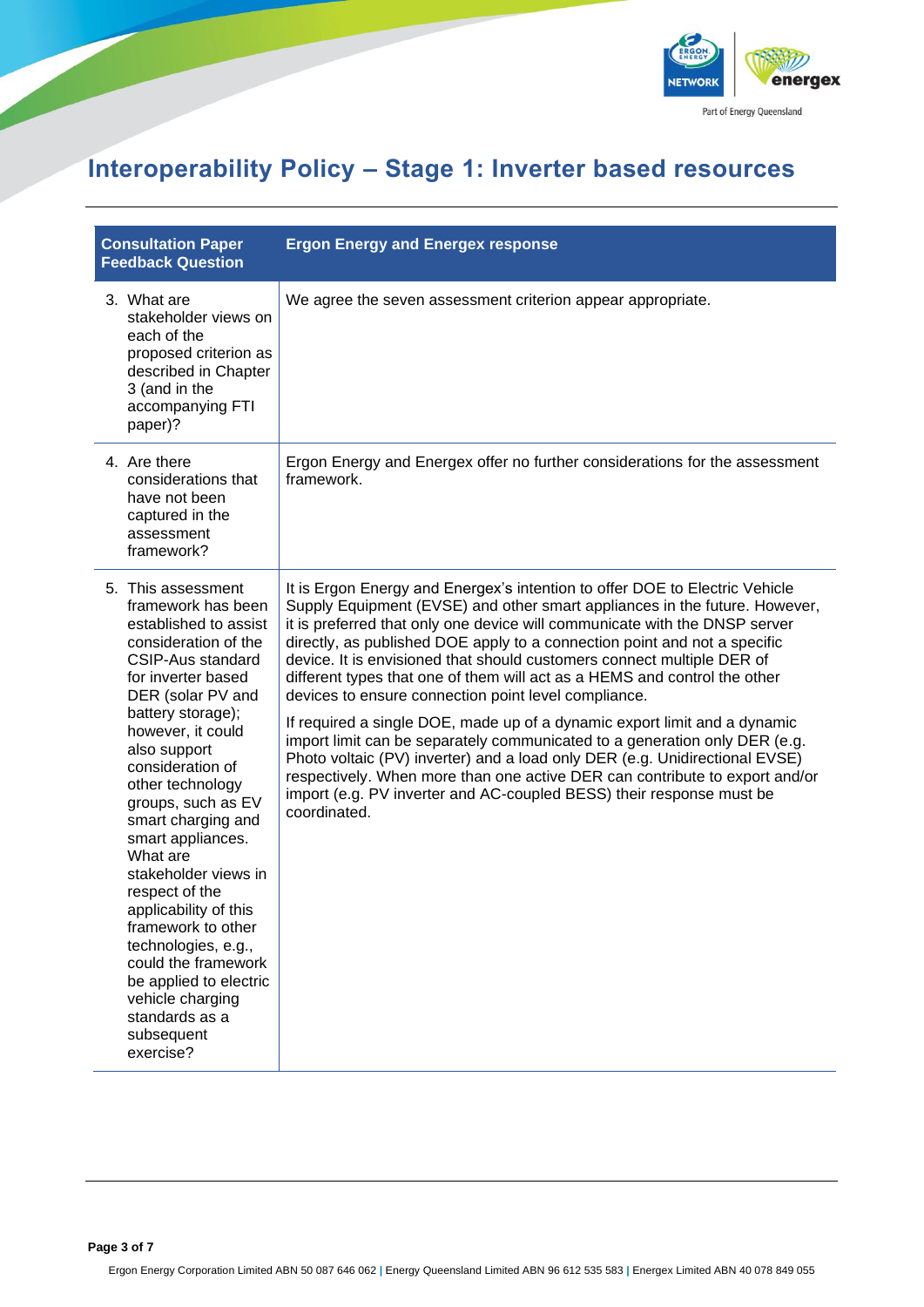

### **Interoperability Policy – Stage 1: Inverter based resources**

**Consultation Paper Feedback Question** **Ergon Energy and Energex response**

#### **Application of the policy**

|    | <b>Applicability</b>                                                                                                                                                                                                                                                                                                                                         |                                                                                                                                                                                                                                                                                                                                                                                                                                                                                                                                                                                                                                                                                                                        |  |
|----|--------------------------------------------------------------------------------------------------------------------------------------------------------------------------------------------------------------------------------------------------------------------------------------------------------------------------------------------------------------|------------------------------------------------------------------------------------------------------------------------------------------------------------------------------------------------------------------------------------------------------------------------------------------------------------------------------------------------------------------------------------------------------------------------------------------------------------------------------------------------------------------------------------------------------------------------------------------------------------------------------------------------------------------------------------------------------------------------|--|
|    | 6. Understanding<br>consumer needs will<br>be important to<br>support effective<br>interoperability<br>settings and secure<br>acceptance for<br>application of<br>standards. What<br>might be implications<br>for the way<br>households and<br>businesses use their<br>DER devices and<br>how they may<br>choose to interact<br>with systems and<br>markets? | Ergon Energy and Energex have conducted extensive customer and<br>stakeholder consultation on the needs and benefits of dynamic connections<br>and standardised interoperability. Feedback provided through this process has<br>confirmed stakeholders are largely supportive of our proposals.                                                                                                                                                                                                                                                                                                                                                                                                                        |  |
|    |                                                                                                                                                                                                                                                                                                                                                              | In particular, we believe our responsibility should be to the connection point<br>where practical, and not interfere with downstream management of individual<br>DER. This should set the base layer of physical network capacity that is free to<br>be built upon for market interaction by customers or the aggregators that<br>represent them.                                                                                                                                                                                                                                                                                                                                                                      |  |
|    |                                                                                                                                                                                                                                                                                                                                                              | As the capacity of DER continues to increase, DOEs will be necessary for<br>ensuring the safe operation of the network. Customers will continue to be given<br>the choice to connect with a reduced fixed export limit as well as the<br>opportunity to 'self-consume'. Individual consumer needs will dictate which<br>option is most beneficial for a particular installation and will continue to evolve<br>as the price of Battery Energy Storage Systems (BESS) and EV reduces over<br>time.                                                                                                                                                                                                                      |  |
|    | 7. Is there an<br>assumption that<br>existing fleets of<br>devices would need<br>to be grandfathered?<br>If so, how long might<br>be appropriate?<br>Would sunset<br>arrangements need<br>to be considered to<br>address potential<br>issues of inequity<br>issues?                                                                                          | Ergon Energy and Energex do not intend to impose DOEs on existing<br>connections, and the interoperability requirements will only apply to new<br>connections. Given that the standard warranty period is 10 years for inverters<br>and that a change in inverter requires a new connection agreement, it is<br>expected that most systems will be upgraded to comply with the new<br>requirements over time.                                                                                                                                                                                                                                                                                                          |  |
| 8. | Is it appropriate for<br>new standards to<br>apply to all<br>retailers? How<br>would aggregators<br>and embedded<br>network providers<br>be treated?                                                                                                                                                                                                         | Ergon Energy and Energex intend to apply a consistent standard (STNW3510<br>Dynamic Standard for Small IES Connections and STNW3511 Dynamic<br>Standard for low voltage (LV) Embedded Generator Connections) for all<br>customers regardless of retailer or aggregator. Additional requirements may be<br>imposed for Isolated Networks and High Voltage Distribution Networks which<br>are outside the scope of this standard and have additional complexity and<br>requirements.<br>Embedded networks with dynamic connections are required to meet the same<br>standards at their connection point and therefore must manage all DER within<br>the embedded network to maintain compliance at the connection point. |  |
|    |                                                                                                                                                                                                                                                                                                                                                              |                                                                                                                                                                                                                                                                                                                                                                                                                                                                                                                                                                                                                                                                                                                        |  |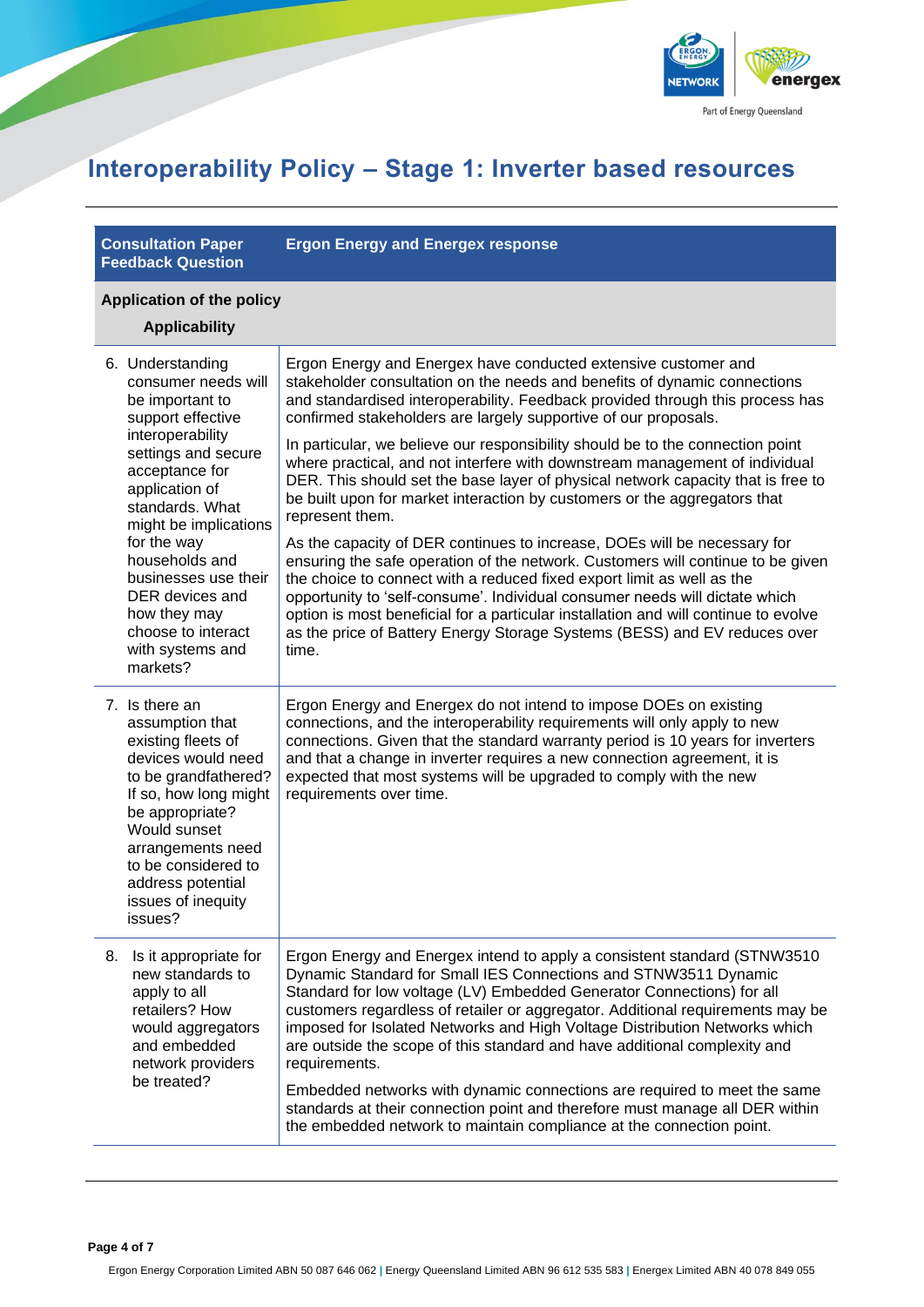

### **Interoperability Policy – Stage 1: Inverter based resources**

#### **Consultation Paper Feedback Question**

**Ergon Energy and Energex response**

#### **Compliance timeframes**

| 9. How might we<br>assess timing of<br>industry readiness?<br>Is it appropriate for<br>timing to be<br>considered as part of<br>the feature sets,<br>rather than<br>conformance to the<br>entire standard, to<br>allow gradual<br>phasing in of<br>functionality over<br>time? | In our latest public consultation on this topic, Ergon Energy and Energex<br>consulted directly on this question and believe a staged approach is<br>appropriate and preferred. Aggregator mediated interoperability is relatively<br>cheap to implement and manage initially and based on feedback we have<br>received this can be achieved in 6-12 months given firm specifications.<br>Once the base level of functionality is built, accepted, and proven useful then<br>consideration for extending functionality or requirements to the device level<br>can be made. |
|--------------------------------------------------------------------------------------------------------------------------------------------------------------------------------------------------------------------------------------------------------------------------------|----------------------------------------------------------------------------------------------------------------------------------------------------------------------------------------------------------------------------------------------------------------------------------------------------------------------------------------------------------------------------------------------------------------------------------------------------------------------------------------------------------------------------------------------------------------------------|
| 10. Is there a case for<br>phasing in<br>introduction of the<br>standard (or relevant<br>aspects of the<br>standard) across<br>different jurisdictions<br>based on need?<br>What might these<br>considerations<br>include?                                                     | The strong feedback that we have received from our stakeholders is that<br>national consistency is preferred almost above all else. Vendors do not want to<br>build disparate solutions for disparate jurisdictions, and this may also apply to<br>the timing of these requirements.                                                                                                                                                                                                                                                                                       |
| 11. Are there other<br>parameters<br>(additional to those<br>described in Table 1)<br>that may also be<br>valuable for<br>consideration of<br>inclusion in this<br>process?                                                                                                    | Our consultation paper on Dynamic Customer Connections <sup>1</sup> provides further<br>details on the feature set we will be requiring.                                                                                                                                                                                                                                                                                                                                                                                                                                   |

<sup>1</sup> Ergon Energy and Energex (2021), *Enabling Dynamic Customer Connections for DER Stage 2 Consultation Paper*

**Page 5 of 7**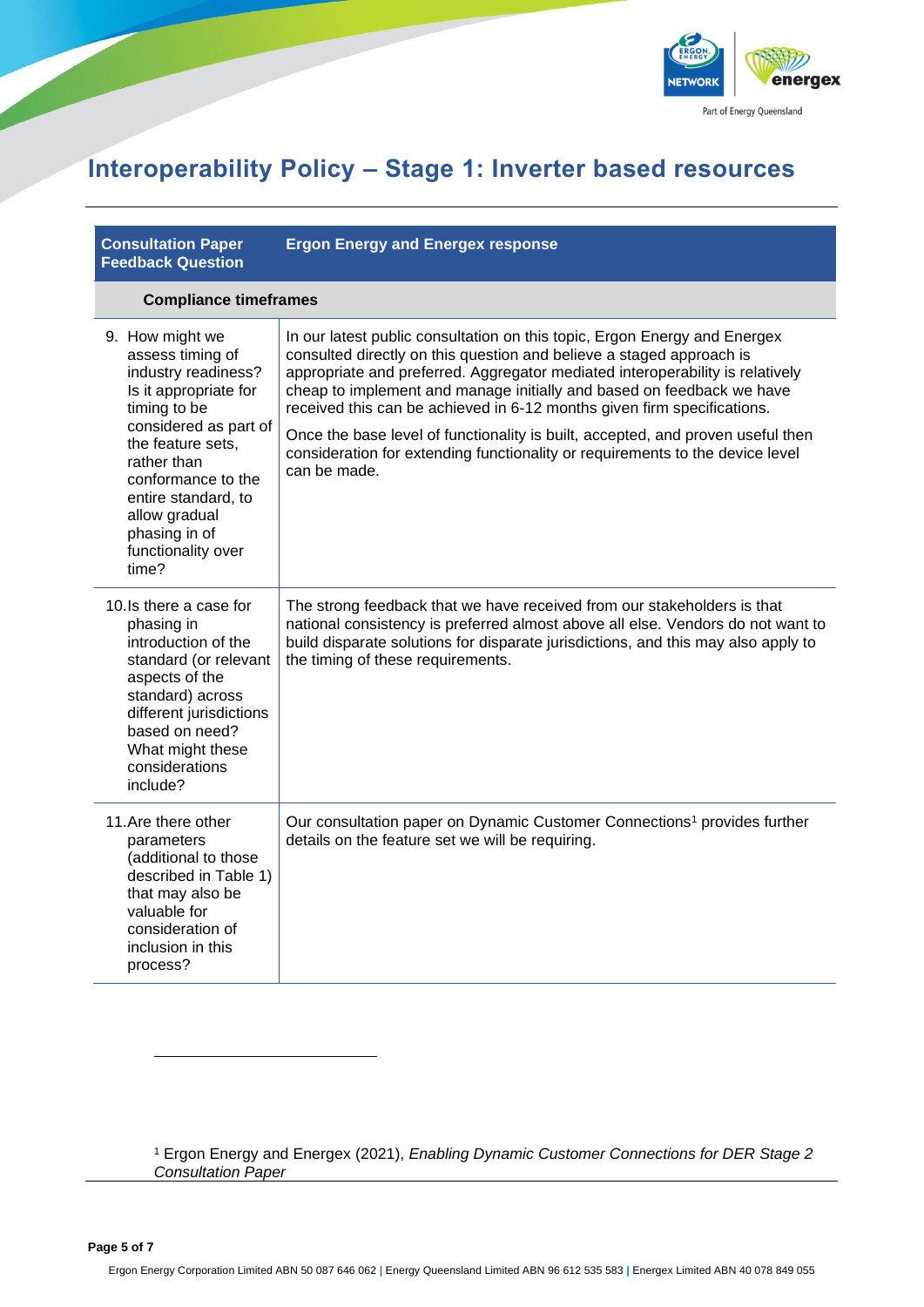

# **Interoperability Policy – Stage 1: Inverter based resources**

| <b>Consultation Paper</b><br><b>Feedback Question</b>                                                                                                                                                                                                                                                        | <b>Ergon Energy and Energex response</b>                                                                                                                                                                                                                                                                                                                                                                                                                                                                                                                                                                                                                                                                                                                                                                                       |  |
|--------------------------------------------------------------------------------------------------------------------------------------------------------------------------------------------------------------------------------------------------------------------------------------------------------------|--------------------------------------------------------------------------------------------------------------------------------------------------------------------------------------------------------------------------------------------------------------------------------------------------------------------------------------------------------------------------------------------------------------------------------------------------------------------------------------------------------------------------------------------------------------------------------------------------------------------------------------------------------------------------------------------------------------------------------------------------------------------------------------------------------------------------------|--|
| <b>Related decisions</b>                                                                                                                                                                                                                                                                                     |                                                                                                                                                                                                                                                                                                                                                                                                                                                                                                                                                                                                                                                                                                                                                                                                                                |  |
| 12. How and when is the<br>certification and<br>compliance<br>mechanisms<br>determined? What<br>are the likely lead<br>times to establish<br>such a capability?                                                                                                                                              | Certification and compliance are likely to be the longest lead time activities in<br>regard to interoperability given the wide co-ordination required for agreement<br>of requirements and deployment.<br>There is an urgent need for a centralised national authority for certifying and<br>trusting aggregators and devices from a cybersecurity perspective such that<br>network operators have confidence in the systems connected and operating on<br>our networks. In practice, this would require the issuance of signed certificates,<br>likely for aggregators first and ultimately directly into devices (making them<br>difficult to modify if requirements change).<br>We would support alternative approaches such as the use of return telemetry<br>and market data to continuously audit connection compliance. |  |
| 13. What might be likely<br>systems and<br>processes required<br>to ensure that<br>customers can easily<br>switch providers that<br>conform to these<br>new standards? How<br>does this relate to<br>other IT and systems<br>upgrades identified<br>as part of AEMO<br>regulatory and IT<br>systems roadmap? | The communication protocols used to communicate with devices should follow<br>open standards (such as IEEE 2030.5, MQTT, Modbus or REST APIs) and not<br>make use of a proprietary protocol.<br>In instances where devices communicate to a private cloud service maintained<br>by the manufacturer, a suitable device level method using a documented and<br>open communication protocol should also be available for use by the customer<br>HEMS or other future vendors.                                                                                                                                                                                                                                                                                                                                                    |  |
| 14. Are there other<br>cross-cutting issues<br>that stakeholders<br>consider need to be<br>raised and explored<br>as part of this policy<br>assessment?                                                                                                                                                      | Refer to our response to Q15 below.                                                                                                                                                                                                                                                                                                                                                                                                                                                                                                                                                                                                                                                                                                                                                                                            |  |
| <b>Costs</b>                                                                                                                                                                                                                                                                                                 |                                                                                                                                                                                                                                                                                                                                                                                                                                                                                                                                                                                                                                                                                                                                                                                                                                |  |
| 15. The burden of<br>compliance with<br>implementing the<br>technical standards<br>will fall in the<br>immediate term on<br>the vendors across<br>the solar and                                                                                                                                              | Ergon Energy and Energex have received feedback on the potential cost<br>implications of return telemetry (or 'Data') passing through multiple vendor,<br>aggregator and DNSP systems which may produce cost inefficiencies that are<br>ultimately passed on to customers.<br>We are open to collaborate on potential solutions to this issue but believe<br>access to this telemetry is critical to the accurate calculation and allocation of<br>capacity in low-visibility LV networks and still offers one of the more cost<br>effective methods of achieving this.                                                                                                                                                                                                                                                        |  |

**Page 6 of 7**